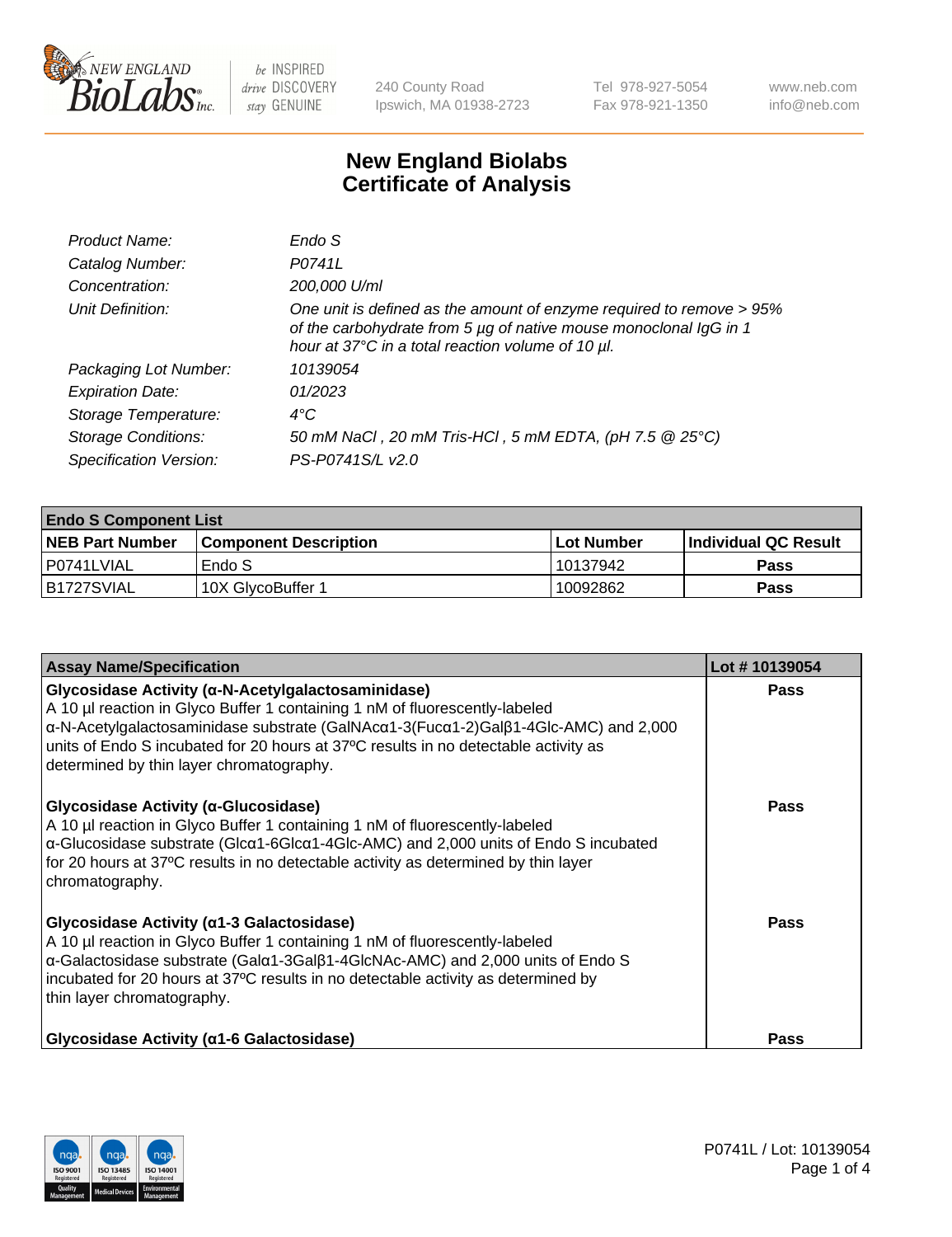

240 County Road Ipswich, MA 01938-2723 Tel 978-927-5054 Fax 978-921-1350 www.neb.com info@neb.com

| <b>Assay Name/Specification</b>                                                                                                                                                                                                                                                                                                                                           | Lot #10139054 |
|---------------------------------------------------------------------------------------------------------------------------------------------------------------------------------------------------------------------------------------------------------------------------------------------------------------------------------------------------------------------------|---------------|
| A 10 µl reaction in Glyco Buffer 1 containing 1 nM of fluorescently-labeled<br>α-Galactosidase substrate (Galα1-6Galα1-6Glcα1-2Fru-AMC) and 2,000 units of Endo S<br>incubated for 20 hours at 37°C results in no detectable activity as determined by<br>thin layer chromatography.                                                                                      |               |
| Glycosidase Activity (α1-6 Mannosidase)<br>A 10 µl reaction in Glyco Buffer 1 containing 1 nM of fluorescently-labeled<br>α-Mannosidase substrate (Μanα1-6Μanα1-6(Μanα1-3)Man-AMC) and 2,000 units of Endo S<br>incubated for 20 hours at 37°C results in no detectable activity as determined by<br>thin layer chromatography.                                           | <b>Pass</b>   |
| Glycosidase Activity (β-N-Acetylgalactosaminidase)<br>A 10 µl reaction in Glyco Buffer 1 containing 1 nM of fluorescently-labeled<br>$\beta$ -N-Acetylgalactosaminidase substrate (GalNAc $\beta$ 1-4Gal $\beta$ 1-4Glc-AMC) and 2,000 units of<br>Endo S incubated for 20 hours at 37°C results in no detectable activity as<br>determined by thin layer chromatography. | <b>Pass</b>   |
| Glycosidase Activity (β-Mannosidase)<br>A 10 µl reaction in Glyco Buffer 1 containing 1 nM of fluorescently-labeled<br>$\beta$ -Mannosidase substrate (Man $\beta$ 1-4Man $\beta$ 1-4Man-AMC) and 2,000 units of Endo S incubated<br>for 20 hours at 37°C results in no detectable activity as determined by thin layer<br>chromatography.                                | <b>Pass</b>   |
| Glycosidase Activity (β1-3 Galactosidase)<br>A 10 µl reaction in Glyco Buffer 1 containing 1 nM of fluorescently-labeled<br>β-Galactosidase substrate (Galβ1-3GlcNAcβ1-4Galβ1-4Glc-AMC) and 2,000 units of Endo<br>S incubated for 20 hours at 37°C results in no detectable activity as determined by<br>thin layer chromatography.                                      | <b>Pass</b>   |
| Glycosidase Activity (α1-3 Mannosidase)<br>A 10 µl reaction in Glyco Buffer 1 containing 1 nM of fluorescently-labeled<br>α-Mannosidase substrate (Manα1-3Manβ1-4GlcNAc-AMC) and 2,000 units of Endo S<br>incubated for 20 hours at 37°C results in no detectable activity as determined by<br>thin layer chromatography.                                                 | Pass          |
| Glycosidase Activity (α1-3 Fucosidase)<br>A 10 µl reaction in Glyco Buffer 1 containing 1 nM of fluorescently-labeled<br>α-Fucosidase substrate (Fucα1-3Galβ1-4GlcNAcβ1-3Galβ1-4Glc-AMC) and 2,000 units of<br>Endo S incubated for 20 hours at 37°C results in no detectable activity as<br>determined by thin layer chromatography.                                     | <b>Pass</b>   |
| Glycosidase Activity (α1-2 Fucosidase)<br>A 10 µl reaction in Glyco Buffer 1 containing 1 nM of fluorescently-labeled                                                                                                                                                                                                                                                     | <b>Pass</b>   |

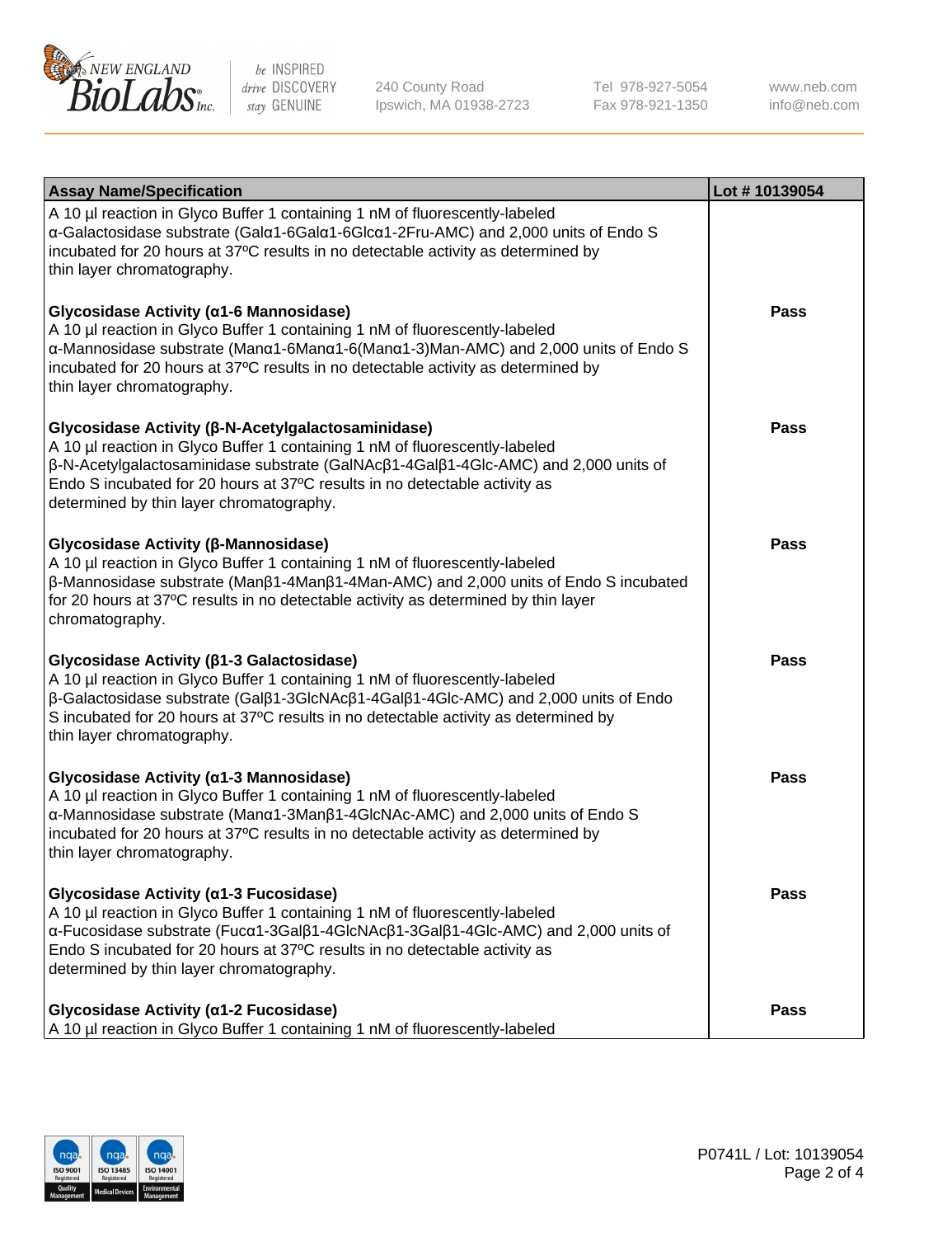

240 County Road Ipswich, MA 01938-2723 Tel 978-927-5054 Fax 978-921-1350

www.neb.com info@neb.com

| <b>Assay Name/Specification</b>                                                                                                                                                                                                                                                                                                                                                             | Lot #10139054 |
|---------------------------------------------------------------------------------------------------------------------------------------------------------------------------------------------------------------------------------------------------------------------------------------------------------------------------------------------------------------------------------------------|---------------|
| $\alpha$ -Fucosidase substrate (Fuc $\alpha$ 1-2Gal $\beta$ 1-4Glc-AMC) and 2,000 units of Endo S incubated<br>for 20 hours at 37°C results in no detectable activity as determined by thin layer<br>chromatography.                                                                                                                                                                        |               |
| <b>Glycosidase Activity (β-Xylosidase)</b><br>A 10 µl reaction in Glyco Buffer 1 containing 1 nM of fluorescently-labeled<br>$\beta$ -Xylosidase substrate (Xyl $\beta$ 1-4Xyl $\beta$ 1-4Xyl $\beta$ 1-4Xyl-AMC) and 2,000 units of Endo S<br>incubated for 20 hours at 37°C results in no detectable activity as determined by<br>thin layer chromatography.                              | <b>Pass</b>   |
| <b>Glycosidase Activity (Endo F1, F2, H)</b><br>A 10 µl reaction in Glyco Buffer 1 containing 1 nM of fluorescently-labeled Endo F1,<br>F2, H substrate (Dansylated invertase high mannose) and 2,000 units of Endo S<br>incubated for 20 hours at 37°C results in no detectable activity as determined by<br>thin layer chromatography.                                                    | <b>Pass</b>   |
| <b>Functional Test (Magnetic Beads, Enzyme Removal)</b><br>Magnetic chitin beads (50 µl) were equilibrated and incubated with 2,000 units of<br>Endo S in 300 µl of 50mM ammonium formate, pH 4.4. The beads were pelleted using a<br>magnetic separation rack. No Endo S was detected in the supernatant as determined by<br>activity assay and mass spectrometry analysis.                | <b>Pass</b>   |
| <b>Glycosidase Activity (α-Neuraminidase)</b><br>A 10 µl reaction in Glyco Buffer 1 containing 1 nM of fluorescently-labeled<br>$\alpha$ -Neuraminidase substrate (Neu5Ac $\alpha$ 2-3Gal $\beta$ 1-3GlcNAc $\beta$ 1-3Gal $\beta$ 1-4Glc-AMC) and 2,000<br>units of Endo S incubated for 20 hours at 37°C results in no detectable activity as<br>determined by thin layer chromatography. | <b>Pass</b>   |
| <b>Glycosidase Activity (β1-4 Galactosidase)</b><br>A 10 µl reaction in Glyco Buffer 1 containing 1 nM of fluorescently-labeled<br>$\beta$ -Galactosidase substrate (Gal $\beta$ 1-4GlcNAc $\beta$ 1-3Gal $\beta$ 1-4Glc -AMC) and 2,000 units of Endo<br>S incubated for 20 hours at 37°C results in no detectable activity as determined by<br>thin layer chromatography.                 | <b>Pass</b>   |
| <b>Protease Activity (SDS-PAGE)</b><br>A 20 µl reaction in 1X Glyco Buffer 1 containing 24 µg of a standard mixture of<br>proteins and a minimum of 2,000 units of Endo S incubated for 20 hours at 37°C,<br>results in no detectable degradation of the protein mixture as determined by<br>SDS-PAGE with Coomassie Blue detection.                                                        | Pass          |
| <b>Protein Purity Assay (SDS-PAGE)</b><br>Endo S is ≥ 95% pure as determined by SDS-PAGE analysis using Coomassie Blue<br>detection.                                                                                                                                                                                                                                                        | <b>Pass</b>   |